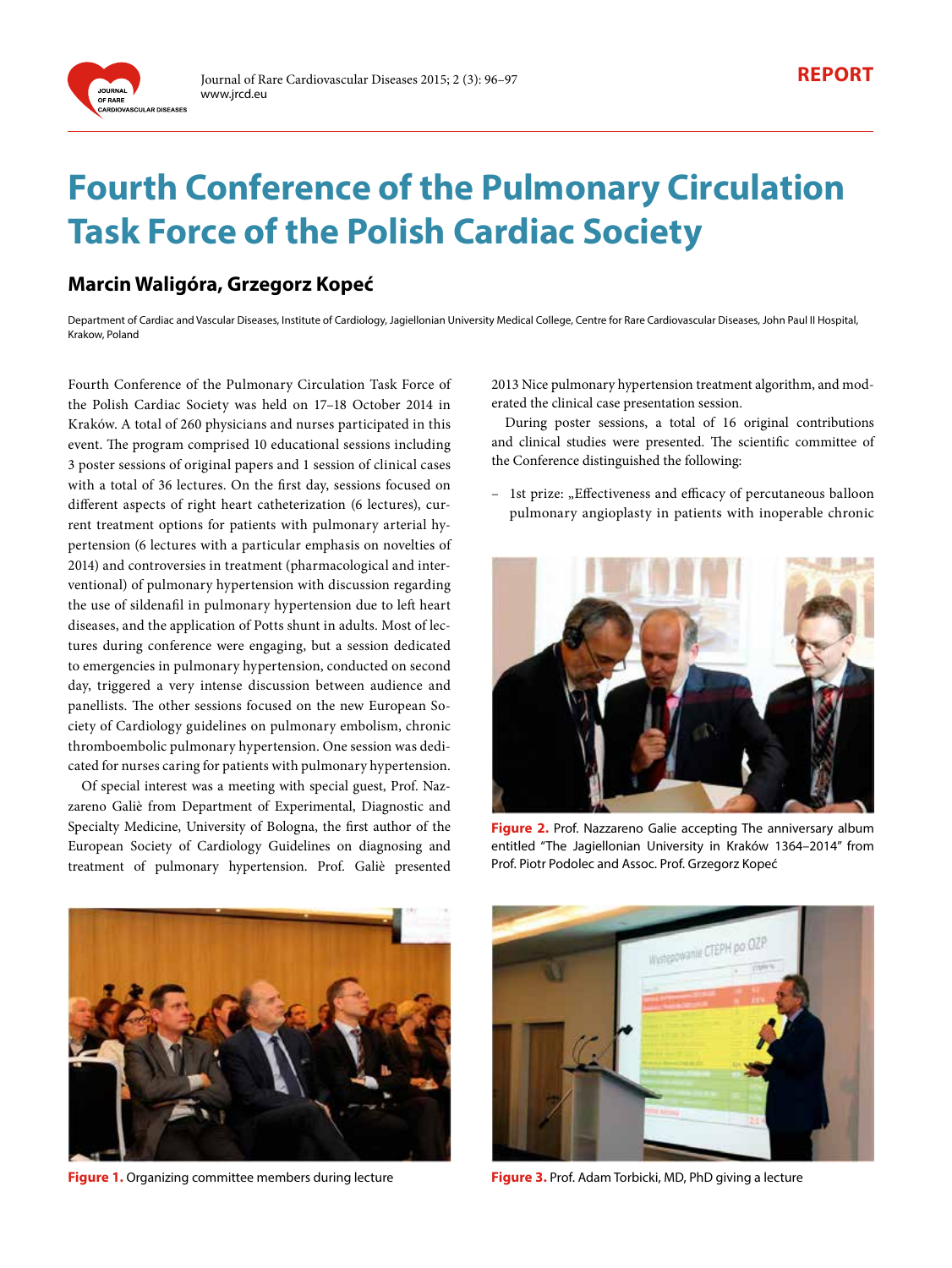thromboembolic pulmonary hypertension" (orig.: "Skuteczność i bezpieczeństwo przezskórnej angioplastyki balonowej tętnic płucnych u chorych z nieoperacyjnym przewlekłym nadciśnie ‑ niem płucnym zakrzepowo‑zatorowym – doniesienia wstęp ‑ ne"). Szymon Darocha, Justyna Pedowska‑Włoszek, Łukasz Kijanek, Maria Wieteska, Michał Florczyk, Marcin Kurzyna, Radosław Pietura, Adam Torbicki

– 2nd prize:"Assessment of heart rate variability in patients with idiopathic pulmonary arterial hypertension and in Eisenmenger syndrome." (orig.: "Ocena zmienności rytmu serca u pacjentów z idiopatycznym tętniczym nadciśnieniem płucnym oraz z zespołem Eisenmengera"). Marcin Waligóra, Grzegorz Kopeć, Patrycja Pieczka, Anna Dyrała, Piotr Podolec.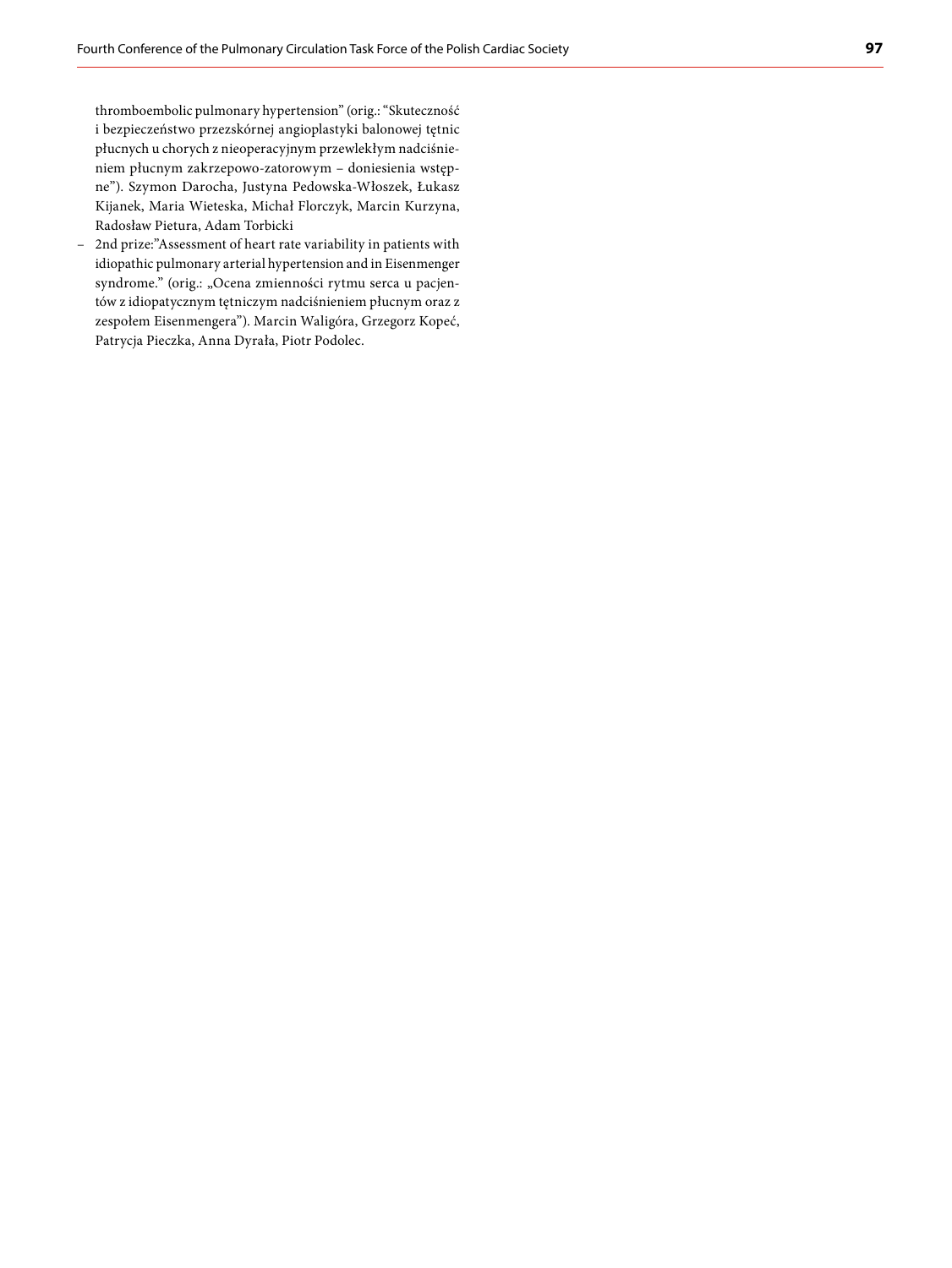# **Information for authors**

# **Aims and scope**

Journal of Rare Cardiovascular Diseases (JRCD) is an international, quarterly, peer reviewed journal that keeps cardiologists up to date with rare disorders of heart and vessels. Topics covered include congenital heart defects, cardiomyopathies, rhythm abnormalities, rare forms of arterial hypertension, pulmonary hypertension, cardiac tumors and other rare diseases affecting heart and vessels such as connective tissue diseases, metabolic disorders, neuro-muscular diseases another unclassified rare diseases.

# **Instructions for authors**

# **The Journal will consider for publication articles written in English.**

# **Types of papers**

The following types of papers will be considered for publication in JRCD:

Original articles: word limit 4000 words, 40 references, no more than 6 figures/tables

Review articles: word limit 5000 words, 50 references, no more than 5 figures

Brief Report: word limit 2000 words, 20 references, no more than 4 figures

Case Report: word limit 3500 words, 30 references, no more than 5 figures.

Letters to editor: up to 600 words Editorial

The type of paper should be indicated on the title page.

# **Manuscript submission**

Submission of a manuscript implies: that the work described has not been published before; that it is not under consideration for publication anywhere else; that its publication has been approved by all co-authors, if any, as well as by the responsible authorities – tacitly or explicitly – at the institute where the work has been carried out. The publisher will not be held legally responsible should there be any claims for compensation.

# **Permissions**

Authors wishing to include figures, tables, or text passages that have already been published elsewhere are required to obtain permission from the copyright owner(s) for both the print and online format and to include evidence that such permission has been granted when submitting their papers. Any material received without such evidence will be assumed to originate from the authors.

#### **Online Submission**

All articles must be submitted using an electronic submission system at: **www.jrcd.eu**.

# **Title page**

The title page should include: Type of paper The name(s) of the author(s) A concise and informative title The affiliation(s) and address(es) of the author(s) The e-mail address, telephone and fax numbers of the corresponding author Declaration of conflict of interest

# **Abstract**

Please provide an abstract of 150 to 250 words. The abstract should not contain any undefined abbreviations or unspecified references.

# **Keywords**

Please provide 4 to 6 keywords which can be used for indexing purposes.

# **Text**

#### **Text Formatting**

Manuscripts should be submitted in Word. Use a normal, plain font (e.g., 12‑point Times Roman) for text. Use italics for emphasis. Use the automatic page numbering function to number the pages. Do not use field functions.

Use tab stops or other commands for indents, not the space bar. Use the table function, not spreadsheets, to make tables. Use the equation editor or MathType for equations. Save your file in doc format. Do not submit docx files.

#### **Headings**

Please use no more than three levels of displayed headings. Original article should consists of the following sections: Background, Methods, Results, Discussion, Conclusions, References

Case reports should include the following headings: Case presentation, Review of literature, Patient management and follow‑up, References.

#### **Abbreviations**

Abbreviations should be defined at first mention and used consistently thereafter.

#### **Footnotes**

Footnotes can be used to give additional information, which may include the citation of a reference included in the reference list. They should not consist solely of a reference citation, and they should never include the bibliographic details of a reference. They should also not contain any figures or tables. Footnotes to the text are numbered consecutively; those to tables should be indicated by superscript lower-case letters (or asterisks for significance values and other statistical data). Footnotes to the title or the authors of the article are not given reference symbols.